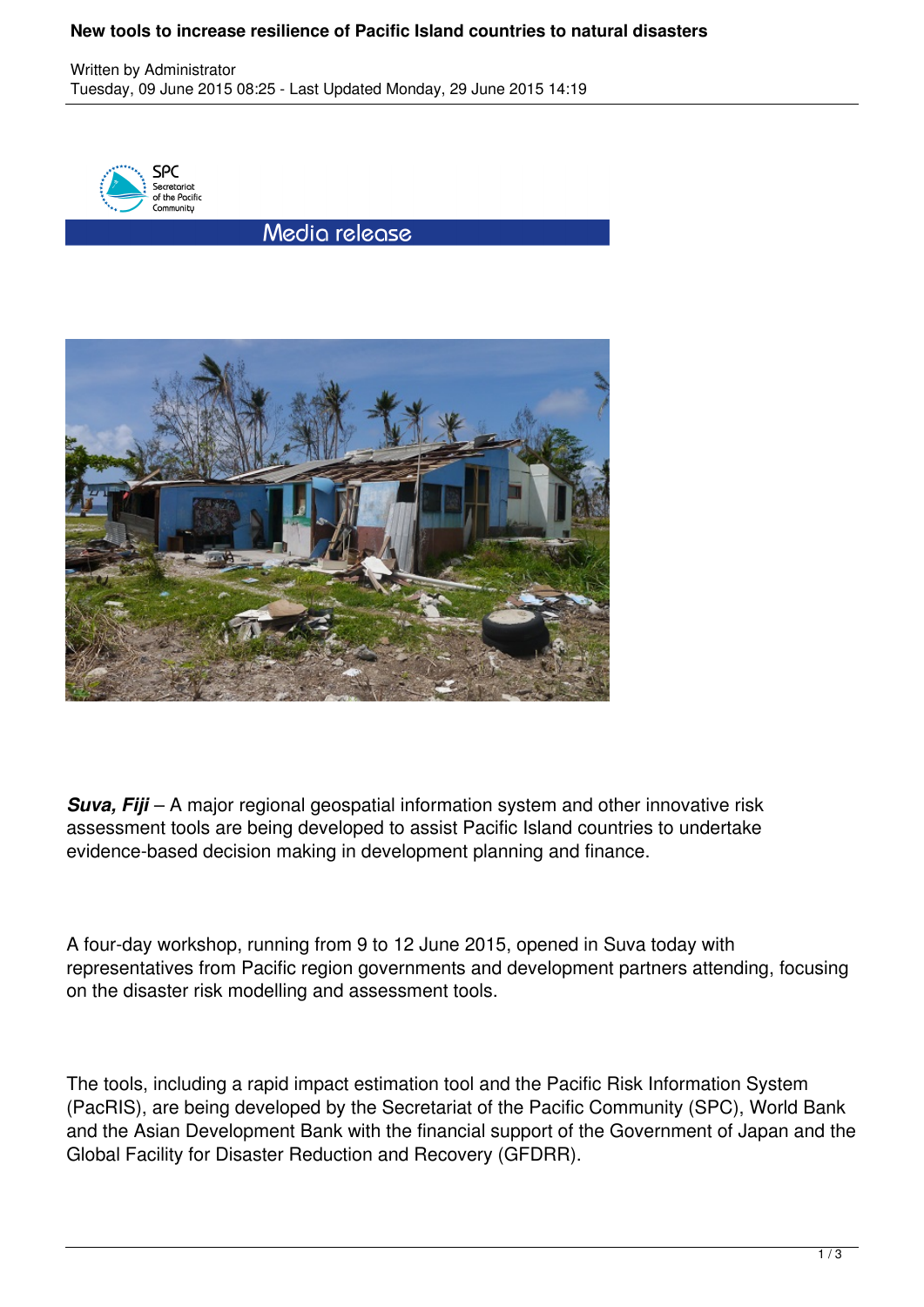## **New tools to increase resilience of Pacific Island countries to natural disasters**

"These tools can be used to improve the resilience of Pacific Island countries by providing the technical information needed to make informed decisions about risk of disasters to communities and their assets," the Director of SPC's Geoscience Division, Professor Michael Petterson, said.

The workshop is hosted by SPC and the World Bank through the Pacific Catastrophe Risk Assessment and Financing Initiative (PCRAFI), which aims to establish an upgraded disaster and climate risk information platform, and to enhance the capacity of Pacific Island governments to use it.

"The workshop aims to engage with countries on the risk assessment products and tools being developed, providing training and a deeper understanding of risk modelling methodology used in PCRAFI to assist countries to have more of the data they need immediately after an event," Prof Petterson said.

"This will allow them to more quickly and efficiently respond to disasters," he said.

A World Bank-contracted risk modelling company, AIR Worldwide, will also present at the workshop. The workshop will also include training on PacRIS, one of the largest collections of geospatial information for the PICs.

PacRIS contains detailed, country-specific information on assets, populations, hazards and risks. For example, information can be extracted in relation to hazard zones for townships to be used in landuse planning decisions.